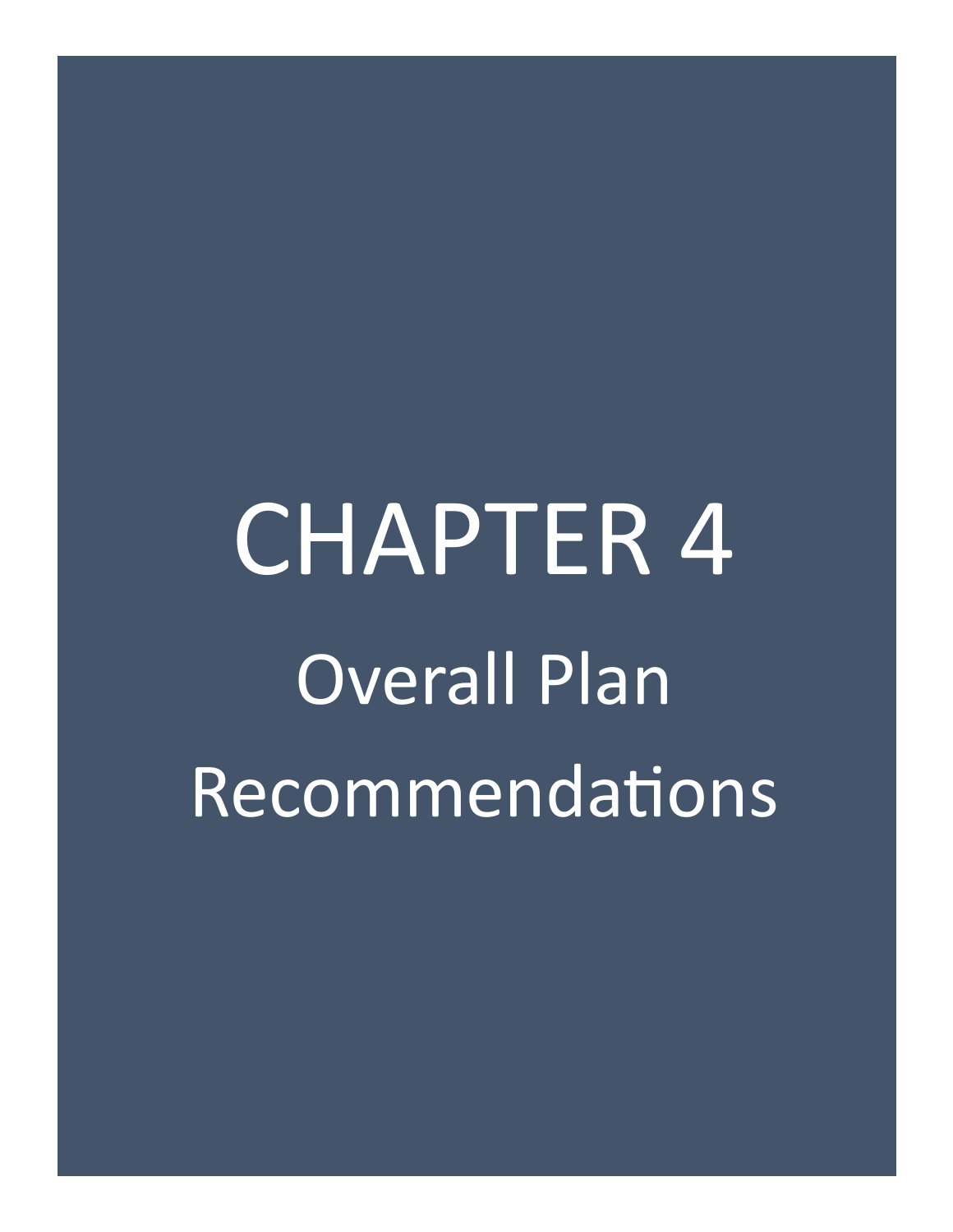# <u> si sis olo ki olo olo</u>

## **TLC Bicycle and Pedestrian Master Plan Recommendations**

The following recommendations are intended to guide the implementation of the proposed bicycle network and ensure collaboration among stakeholders and local agencies.

#### *Bicycle-Pedestrian Master Plan Working Group*

The creation of a Bicycle-Pedestrian Master Plan Working Group made up of representatives from the following departments is recommended to ensure planning consistency, project coordination, and funding opportunities. The Working Group should include the following agencies:

- CRTPA
- Blueprint
- Leon County Public Works
- City of Tallahassee Underground Utilities
- TLC Planning Department
	- Wayfinding and Signage
	- o Transportation
	- Comprehensive Planning
- **StarMetro**

This Working Group should be formalized to ensure consistent project coordination and implementation. The Working Group should develop a meeting schedule once formalized to allow for maximum participation. The following topics should be addressed through this Working Group:

- Implementation of projects from this Master Plan based on:
	- Tiering
	- Combining resurfacing projects with safety enhancements as outlined in this Plan
	- Cost-savings such as other planned projects on the corridor that could incorporate recommendations
- Update of existing facilities based on standards outlined by FDOT
- Educational outreach initiatives
- Feasibility studies for Major Projects
- Multimodal collaboration including better linkages between transit, bicycle, and pedestrian facilities and projects

This Working Group will attend meetings and inform bicycle and pedestrian citizens groups of ongoing projects and ways to collaborate on outreach and education initiatives.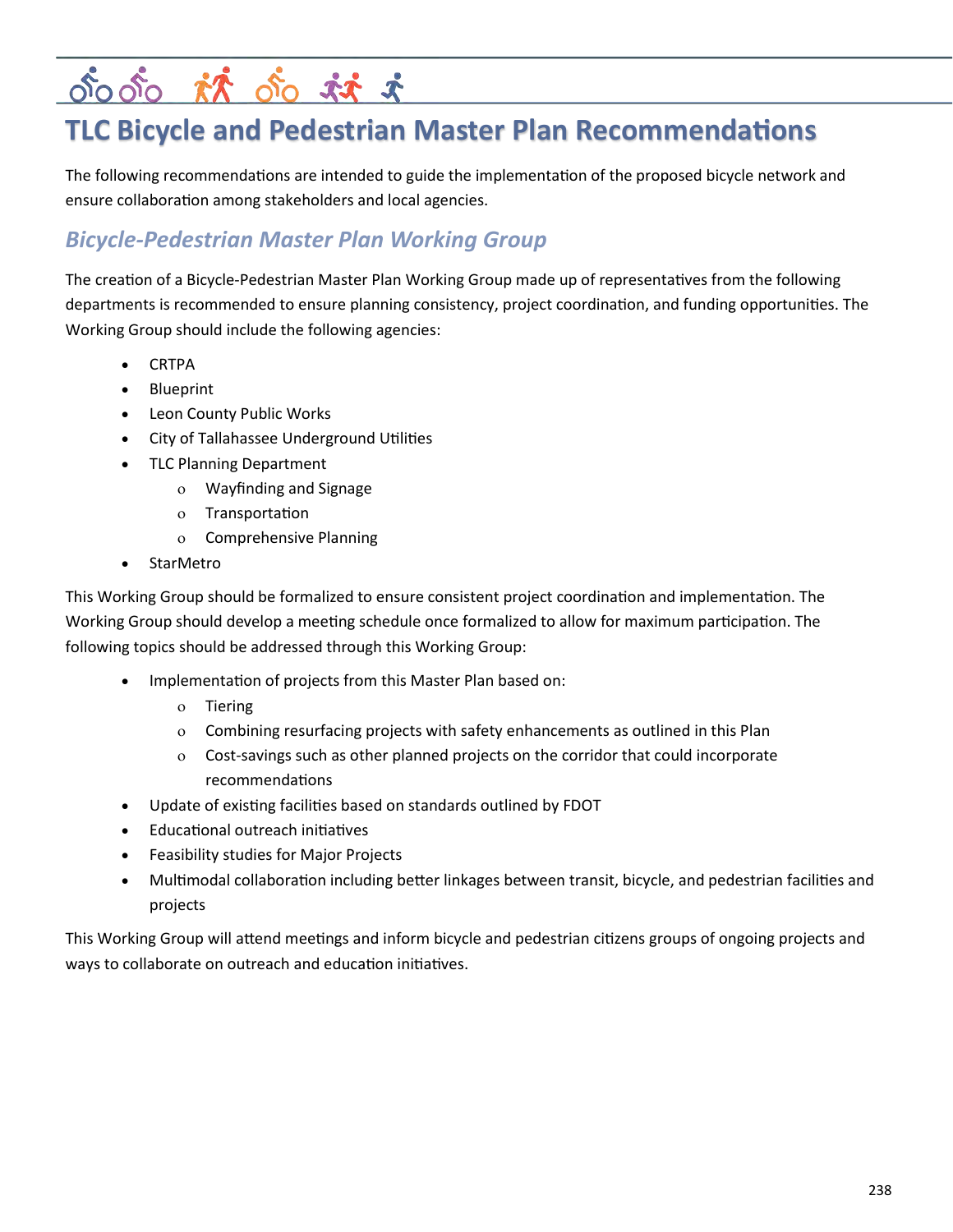### *Multimodal Mapping and Mobile App*

A joint effort by the City and County is recommended to develop a Multimodal Mapping and Mobile App for bicyclists and pedestrians in Tallahassee and Leon County. This mobile app will allow residents and visitors to better

plan trips via bicycle and pedestrian facilities, both for transportation and recreation. This map will ideally include educational information about local and state rules and regulations, and will report back information to the individual users related to health, environmental impacts, and other easily reportable indicators. This mobile app may also track the following information for use in updating the network and having a baseline of information regarding bicycle and pedestrian use in the County:

- Routes used
- Number of miles biked or walked on the network per week



*Wayfinding signage in Tallahassee*

Type of trip

The specific details related to this app should be decided by the Bicycle-Pedestrian Master Plan Working Group when it's developed. This app may also be incorporated into other transportation apps being used in the City and County, such as the DigiTally app or the TransLoc Rider app.

While this app is being planned and developed, the Bicycle-Pedestrian Master Plan Working Group should make maps of the network available in an online format for users to access.



*Crossing on Oak Ridge Road for the St. Marks Trail, southern Leon County*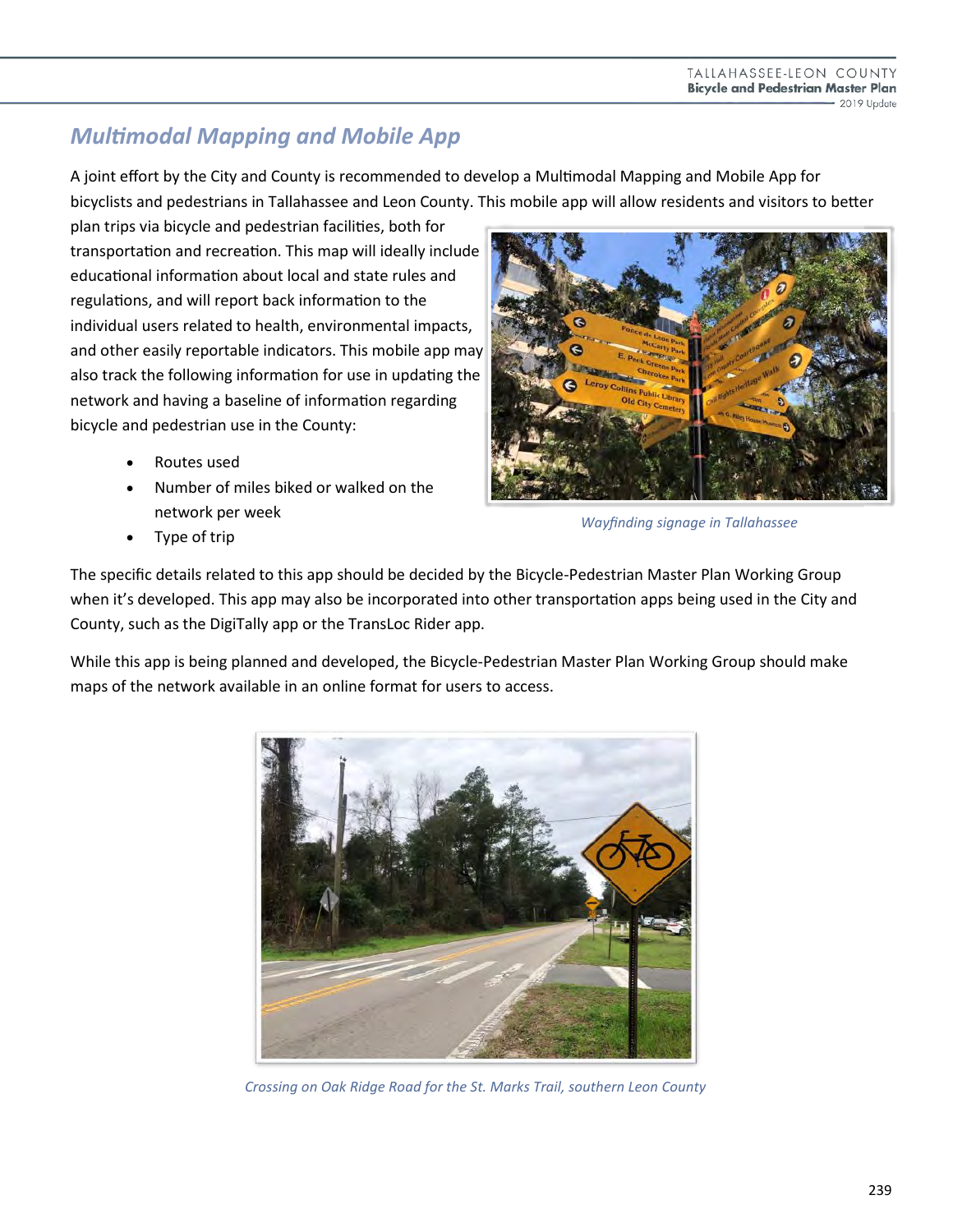## 5 52 00 73 0000

#### *Regional Connections*

The significance of a well-connected regional trail network is not solely about providing recreational activities to the public. Bicycle facilities and trails also have the potential to provide alternative transportation options, health-related opportunities, and high levels of economic development. With the completion of the Capital Cascades Trail along FAMU Way in Tallahassee, and the final segments of the US 98 Coastal Trail in Wakulla County being funded through construction, the CRTPA has made a significant investment in the expansion of the regional trail network. By 2022, the CRTPA region will have over 60 miles of connected, continuous multi-use paths. In addition to what has already been constructed and is programmed for construction, the Florida Department of Transportation (FDOT) has completed a feasibility study to further connect the Coastal Trail to the City of Carrabelle in Franklin County which will add an additional 20 miles of multi-use path to the area. In addition, the CRTPA is also conducting a feasibility study for the US 90 Tallahassee to Monticello Trail which would add another 25 miles of trail to the regional system.



*Regional Trails*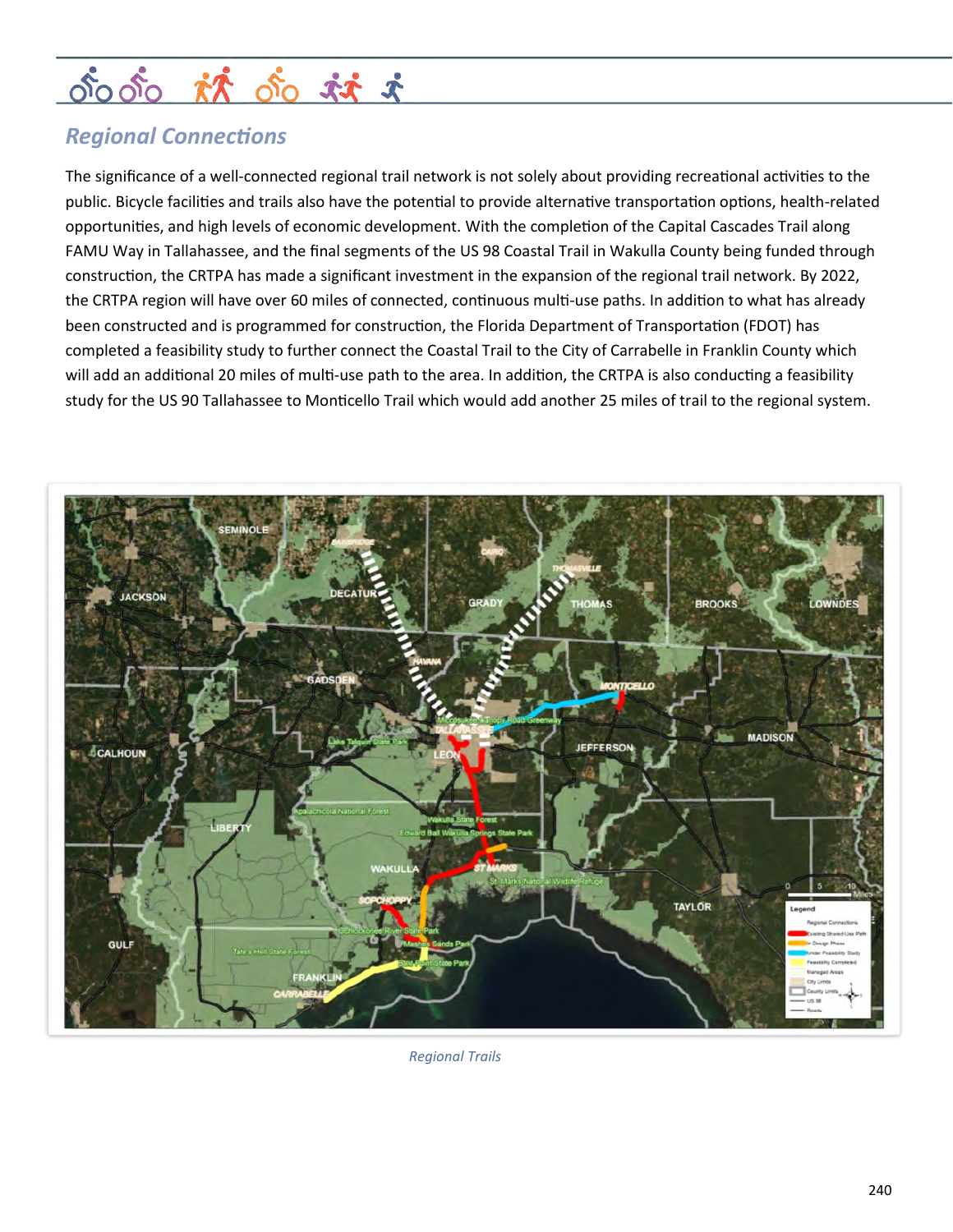It is recommended that the CRTPA continue to plan for the regional trail network to link Tallahassee, Leon County, Wakulla County, and Jefferson County over into Gadsden County and Georgia. To accomplish this, feasibility should be determined for the following trail routes:

- Tallahassee to Thomasville, Georgia Trail (the T-Towns Trail)
- Tallahassee to Havana Trail
- Havana to Bainbridge, Georgia Trail

#### *Resurfacing, Restoration, and Rehabilitation Projects*

As roads are resurfaced and rehabilitated throughout Tallahassee and Leon County, it is recommended that the City and County adopt a set of standards for vehicle lane and bicycle facility widths. The 2019 FDOT Design Manual outlines recommended minimum land widths based on roadway classifications and posted speed<sup>3</sup>. These lane widths range from 10 to 12 feet. It is recommended that the City strive for 10 foot vehicle lanes wherever appropriate to allocate additional space to on-street bicycle facilities. Buffered bicycle lanes between 7 feet and 4 feet should be achieved everywhere feasible. As per FDOT standards outlined in the 2019 Design Manual, 7-foot buffered bicycle lanes are the standard, and 4-foot buffered bicycle lanes are the minimum allowable facility. Where facilities do not meet these specifications and a resurfacing, restoration, and rehabilitation project is not planned, other measures may be used to provide the appropriate facilities such as retrofitting the road or using road/lane diets. As all resurfacing projects move forward, it is also recommended that this include roads that currently have designated bicycle lanes. In these cases, the new design should be widened to the state standard (7-foot buffered bicycle lanes) and the current vehicle lanes be reduced to the standard 10-foot width.

#### *Tallahassee-Leon County Comprehensive Plan Amendments*

The Mobility element of our local comprehensive plan should begin to incorporate elements of the following topics:

- Adoption of the Bicycle Comfort Level (BCL) as a way to evaluate the roads for shared bicycle use and as a baseline of condition for bicyclists
- Adoption of the performance measures as outlined in this section
- Adoption of Comprehensive Plan goal of BCL 3 or better on all local and county roads.
- Investigate road conversions for accommodation of bicycle and pedestrian facilities.
	- Jackson Bluff Road should be the pilot project for this study
- Codify the use of utility easements and limited access facilities as trail corridors
- Remove sharrows on existing roads with BCL 2 or less
	- Sharrows should only be permitted on road with BCL 2 or less if being utilized for short distances in areas that lack other available connections
- Adoption of specific standards for lane widths and minimum bicycle facilities associated with resurfacing, restoration, and rehabilitation projects in the City and County
- As part of a resurfacing project, the City should adopt a set of standards to improve on-street bicycle facilities by adding a buffer or widening the facility

These elements for inclusion in the Tallahassee-Leon County Comprehensive Plan should be coordinated with the Tallahassee-Leon County Planning Department before the next update.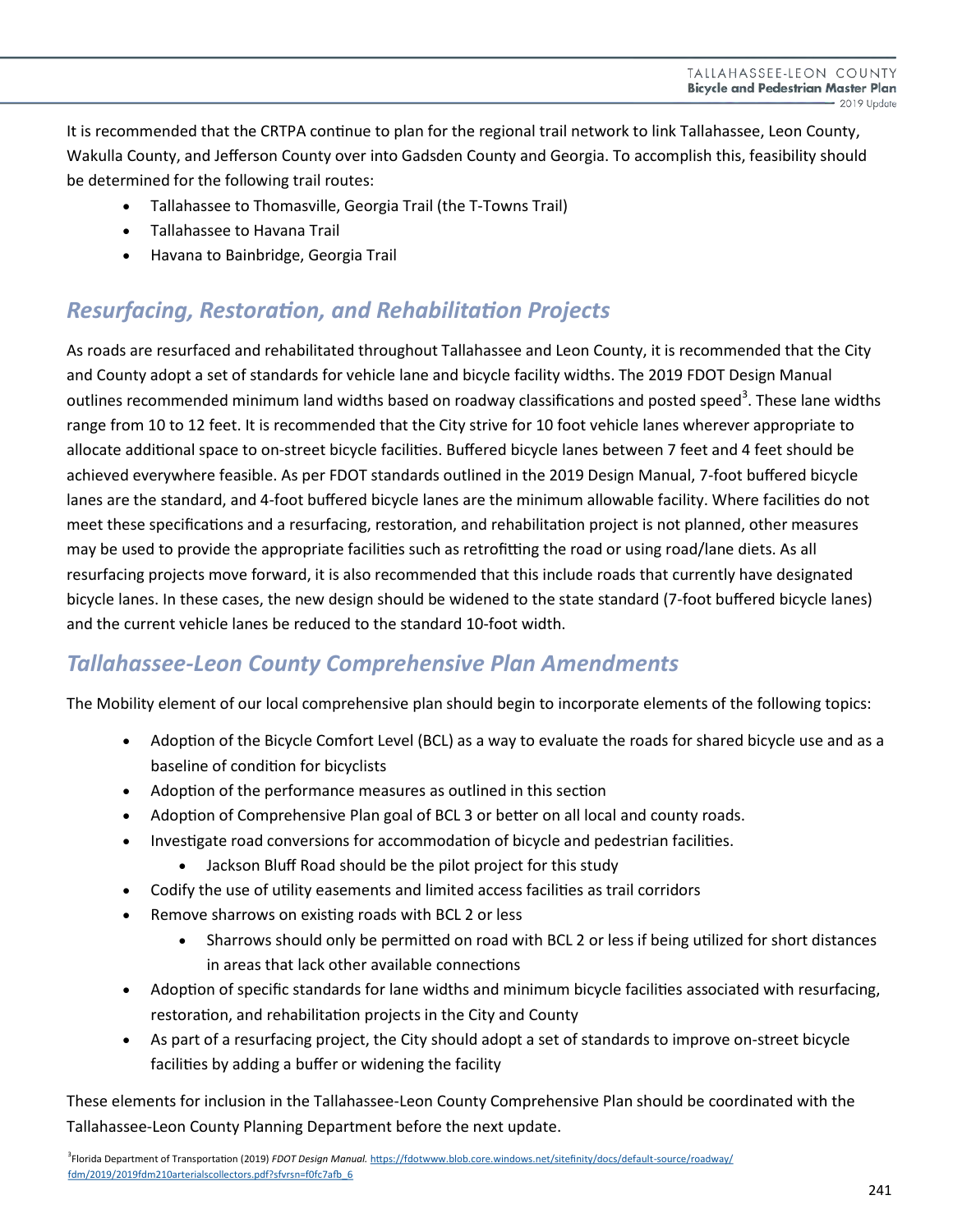## <u>So So SA So SA 5</u>

#### *Canopy Roads*

The Bicycle-Pedestrian Master Plan Working Group should complete an overview of all canopy roads for possibility of adding bicycle and pedestrian facilities. This can be completed through coordination with the Canopy Roads Advisory Committee and the City/County to investigate and identify opportunities to allow these facilities along canopy roads in the canopy setback zone. The Canopy Road Advisory Committee recently completed a plan that can be used for guidance. An existing example of this strategy is the current paved surface that is located along Centerville Road near the Killearn Estates subdivision.



*Canopy road in Tallahassee, Florida*

### *Public Education Campaign*

The Bicycle-Pedestrian Master Plan Working Group should begin to host educational campaigns throughout the community to educate and encourage residents to choose bicycling and walking as a form of transportation. This outreach should be focused on three different areas:

- Neighborhoods: As the neighborhood network is implemented, outreach to the surrounding neighborhoods and neighborhood associations should occur to ensure that all residents are aware of the expanding network and how they can utilize it. Explaining the rules for bicyclists as well as motorists along the roadways is imperative information that can lead to a safer network.
- Community Wide: Community wide meetings should occur when additional input is needed to continue the development of the bicycle and pedestrian network. These opportunities for collecting input can also serve as an educational forum with vendors from different modal companies including StarMetro, TLC planning department, and the universities. In addition, community wide education events may be planned in coordination with other events including Bike Month (May) to piggyback on existing efforts and reach additional residents.
- Elected Officials/Decision Makers: Engaging elected officials and encouraging them to be a part of the education campaign will help involve them in the bicycle and pedestrian efforts of the community, garner support for future projects, and may teach them to serve as advocates for bicycling and walking.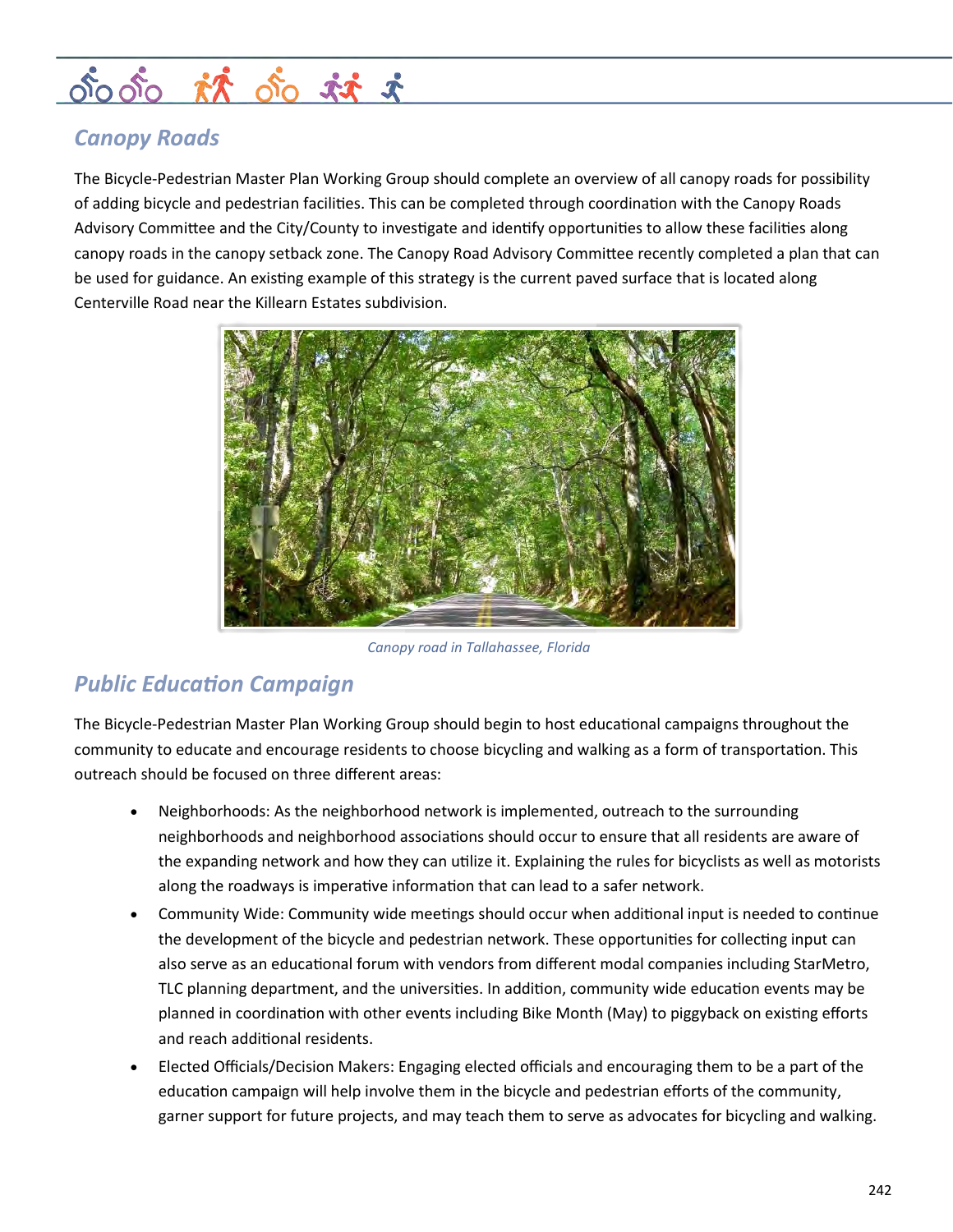#### *Data Collection*

Updating and maintaining local bicycle and pedestrian data is essential for measuring the success of this Plan. The following data should be collected and updated by a single entity at the City/County for consistency in the data collection and maintenance:

- Bicycle/pedestrian accident and crash data
	- While there is significant data related to FDOT crash reports, maintaining local crash data in order to provide information on local patterns and trends is important
- Bicycle Count Program
	- A bicycle count program should be implemented throughout the community as the network grows to capture a baseline number of users and to collect data for performance indicators
- Update relevant GIS files
	- Existing bicycle and pedestrian facilities
	- AADT
	- Functional Class
	- Bicycle Comfort Level

This data should be kept and updated in GIS so multiple agencies within the City and County will be able to easily access and utilize this information. Data collection will also be incredibly important in measuring the success of implementation of this Plan through performance indicators.

#### *Maintenance Standards and Procedures*

In order for bicycle and pedestrian facilities to be maintained, it is recommended that the Bicycle-Pedestrian Master Plan Working Group determine maintenance standards and procedures for all existing and additional facilities in Tallahassee and Leon County. It is critical that these facilities be maintained to ensure their longevity and quality for years to come. Part of this initiative should include the removal of the current obsolete bike route signage throughout the City and County. The maintenance plan should include designated on street bicycle facilities, multiuse trails, and sidewalks. This should include weekly debris removal, sweeping, sign maintenance, and markings.



*Cascades Park in Downtown Tallahassee*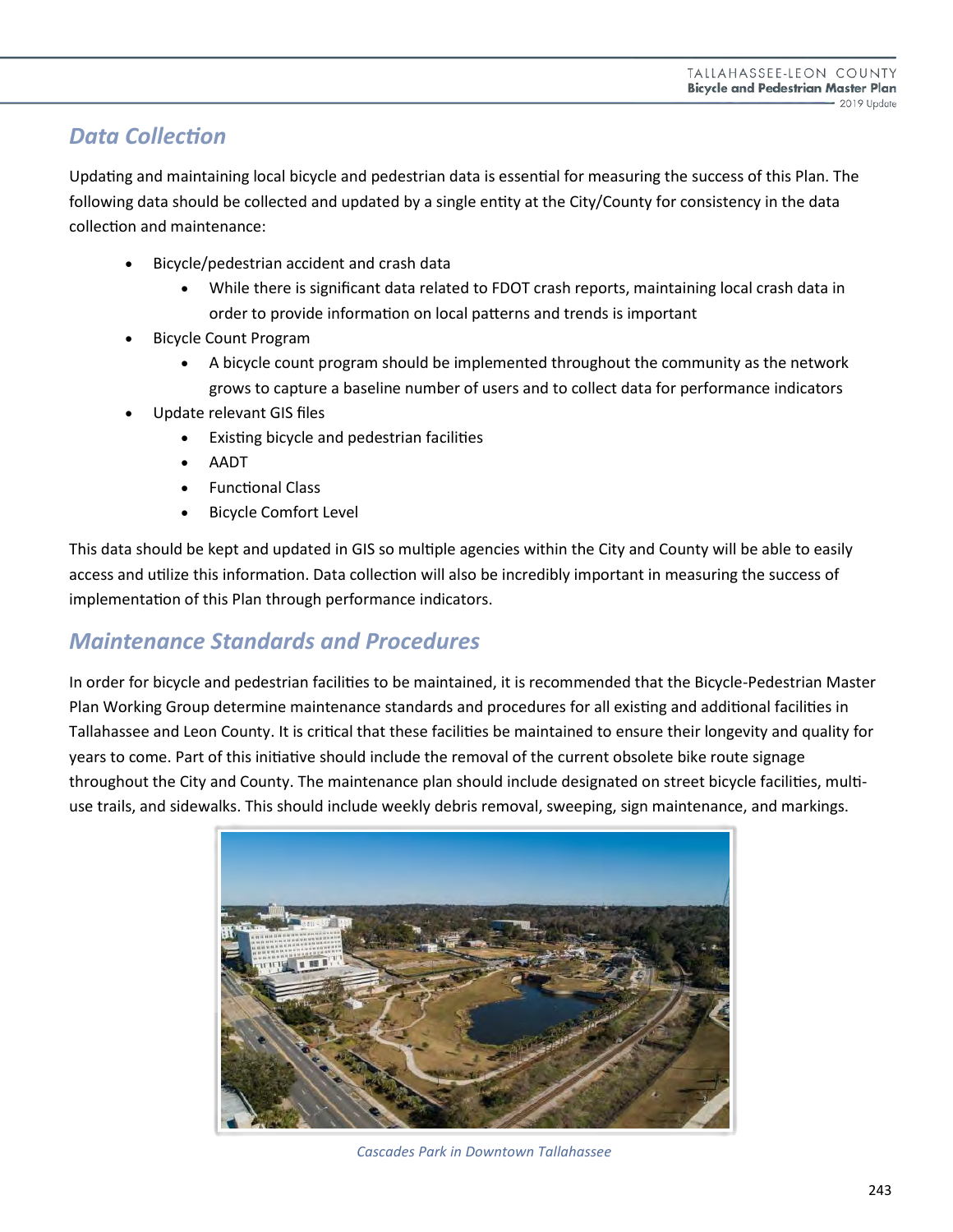# <u> Si it si si it i</u>

## *Performance Indicators*

It is critical that the Bicycle-Pedestrian Master Plan Working Group develop performance measures related to the expansion and safety of the network and use data to track and report progress on an annual basis. Number of miles of existing bicycle and pedestrian facilities as well as the number of miles of roads of each Bicycle Comfort Level were calculated to provide baseline data for measuring success related to implementation of this Plan. Using the following information in **Figures 24, 25, 26, and 27,** it is recommended that the Working Group establish goals for the years 2021 through 2025. **Figures 24 through 27** include baseline information and future year goals per each facility type, to be determined by the Working Group and help track progress of the bicycle and pedestrian network.

#### *Figure 24. Tallahassee-Leon County Multi-Use Path Mileage and Goals<sup>2</sup>*

|                            | <b>Number of</b><br><b>Miles</b> | <b>Goal Number of Miles by Year</b> |      |      |      |      |  |
|----------------------------|----------------------------------|-------------------------------------|------|------|------|------|--|
|                            | <b>BASELINE YEAR</b><br>2020     | 2025                                | 2030 | 2035 | 2040 | 2045 |  |
| <b>Facility</b>            |                                  |                                     |      |      |      |      |  |
| Multi-Use<br><b>Trails</b> | 45                               |                                     |      |      |      |      |  |

#### *Figure 25. Tallahassee-Leon County Sidewalk Mileage and Goals<sup>4</sup>*

|                                                               | Number of<br><b>Miles</b>    | Percentage | <b>Goal Percentage by Year</b> |      |      |      |      |
|---------------------------------------------------------------|------------------------------|------------|--------------------------------|------|------|------|------|
| <b>Facility</b>                                               | <b>BASELINE YEAR</b><br>2020 |            | 2021                           | 2022 | 2023 | 2024 | 2025 |
| <b>Sidewalks within</b><br><b>City Limits</b>                 | 562                          | 28.36%     |                                |      |      |      |      |
| <b>Sidewalk</b><br><b>Opportunities</b><br>within City Limits | 1,982 total miles*           |            |                                |      |      |      |      |

4 Based on calculations from GIS shapefiles provided by Tallahassee-Leon County GIS (Pedestrian Facilities/Sidewalks—Leon County, 2018)

\*The number of miles for "Sidewalk Opportunities within City Limits" is two times the existing miles of roadway within the City. This is because sidewalks should be provided on both sides of a road. For example, on a two-mile road, there is the opportunity for four miles of sidewalk.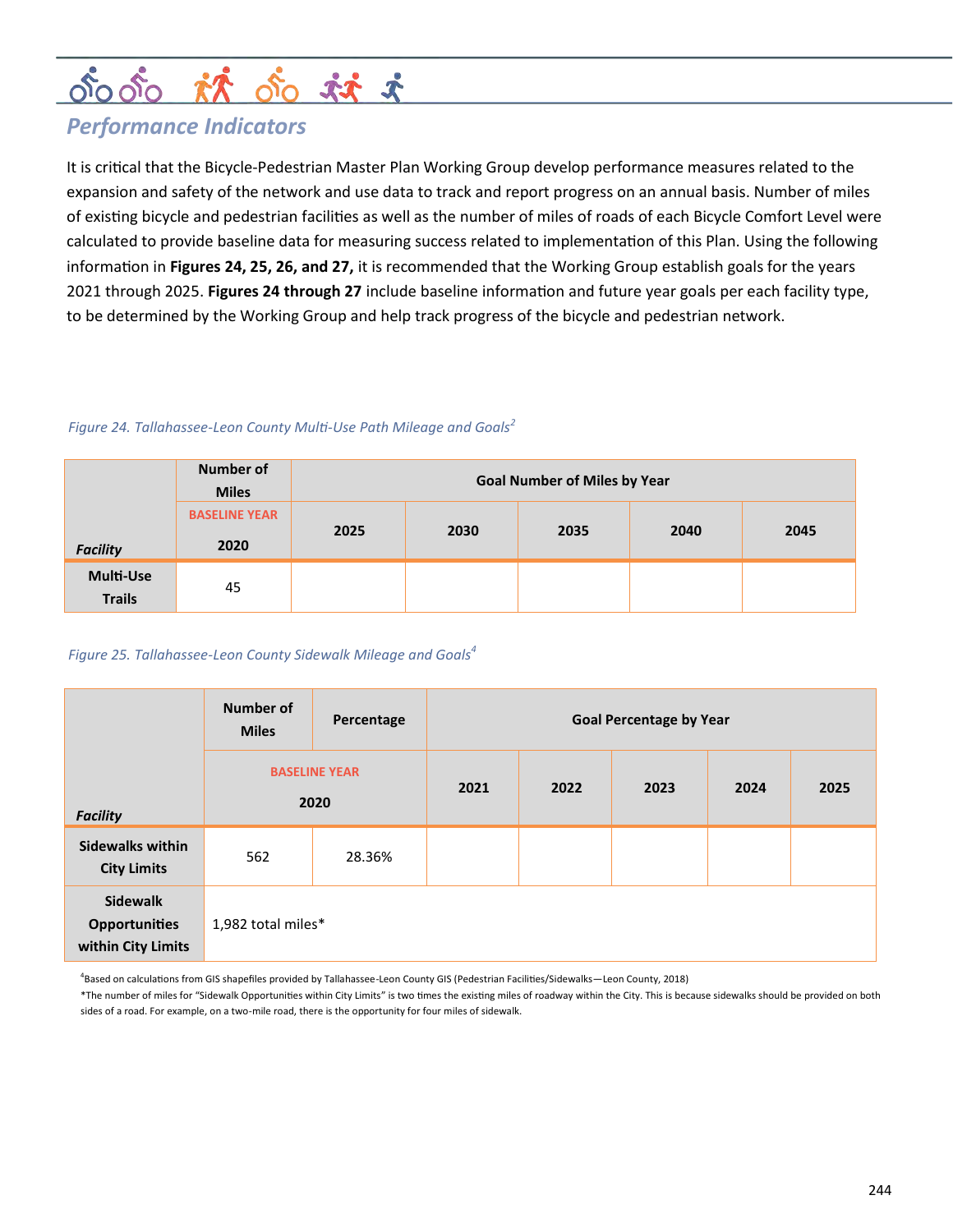|                                                         | <b>Number of</b><br><b>Miles</b> | Percentage | <b>Goal Percentage by Year</b> |      |      |      |      |
|---------------------------------------------------------|----------------------------------|------------|--------------------------------|------|------|------|------|
| <b>Facility</b>                                         | <b>BASELNE YEAR</b><br>2020      |            | 2021                           | 2022 | 2023 | 2024 | 2025 |
| Protected<br><b>Bicycle Lanes</b>                       | $\mathbf 1$                      | .04%       |                                |      |      |      |      |
| <b>Buffered On-</b><br>street Bicycle<br>Lanes          | 17                               | .68%       |                                |      |      |      |      |
| <b>Designated On-</b><br><b>Street Bicycle</b><br>Lanes | 227                              | 9.11%      |                                |      |      |      |      |
| Neighborhood<br><b>Network</b>                          | $\pmb{0}$                        | .0%        |                                |      |      |      |      |
| Paved<br><b>Shoulders</b>                               | 132                              | 5.30%      |                                |      |      |      |      |
| <b>Roads</b>                                            | 2,490 Total Miles in Leon County |            |                                |      |      |      |      |

*Figure 26. Tallahassee-Leon County Road and Bicycle Facility Mileage<sup>5</sup>*

5 Based on calculations from GIS shapefiles provided by Tallahassee-Leon County GIS (Street Centerlines—Leon County, 2018) and Tallahassee-Leon County Planning Department (Existing Bicycle Facilities, 2019)

**Figure 27** shows the total number of miles of additional facilities if all recommendations in this Plan are implemented.

#### *Figure 27. Additional Mileage related to Plan Recommendations*

| <b>Facility</b>                                                                              | <b>Number of Miles</b> |
|----------------------------------------------------------------------------------------------|------------------------|
| <b>Neighborhood Network</b><br>(Sharrows, signage, traffic calming, some bicycle lanes)      | 78                     |
| <b>Major Projects</b><br>(Buffered On-Street Bicycle Lanes, Multi-use paths, Wide Sidewalks) | 79                     |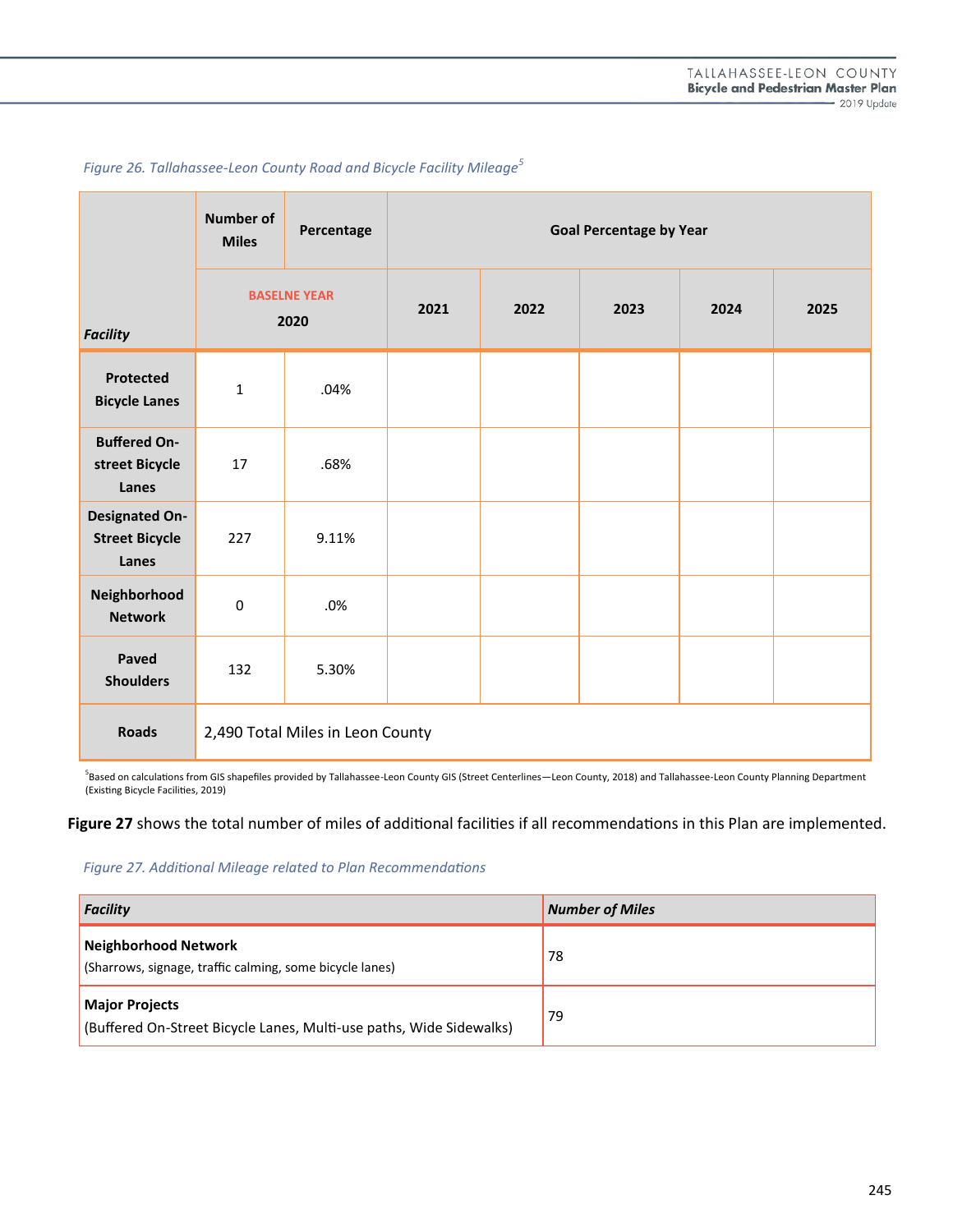

**Figure 28** shows the number of miles of each type of Bicycle Comfort Level designation in Leon County. While it may be challenging to improve the Bicycle Comfort Level of roads, improvements to existing on-street facilities, speed reduction, and alterations in roadway design may have a positive impact on the overall BCL in the City and County. Ideally, the number of miles of BCL 1 and BCL 2 would decrease, and the number of miles of BCL 3 and 4 would increase. This performance measure should be evaluated every 5 years due to the effort it may take to influence existing BCL.

*Figure 28. Performance Indicators for BCL improvements in Tallahassee and Leon County*

| <b>Facility</b>              | <b>Number of Miles in 2020</b> | <b>Goal Number of Miles by 2025</b> |
|------------------------------|--------------------------------|-------------------------------------|
| Miles of BCL 1               | 385 miles                      |                                     |
| Miles of BCL 2               | 460 miles                      |                                     |
| Miles of BCL 3               | 724 miles                      |                                     |
| Miles of BCL 4               | 964 miles                      |                                     |
| <b>Total Number of Miles</b> | 2,533 miles*                   |                                     |

\*This total is slightly different than total number of miles of roads in **Figure 25** due to inclusion of trails and private roads in the Bicycle Comfort Level GIS Shapefile created in 2018.

As the Working Group moves forward with the implementation of this Plan's recommendations, it is recommended that additional performance measures and key indicators be developed to measure the performance versus the goals of this Plan. This will provide the Working Group an opportunity to focus on implementing facilities that expand and connect the bicycle and pedestrian network, provide safer facilities for a variety of user types, and assess the effectiveness of the routes and projects once implemented. Some criteria that may be beneficial to consider when developing additional performance measures for implemented projects include:

- Network connectivity between facilities and destinations
	- Creates an extended trip that connects to existing bicycle or pedestrian facilities
	- Provides opportunities to access focus area destinations exclusively on bicycle or pedestrian facilities
- Safety of facilities and the potential for improvements for addressing safety concerns, such as crosswalks, intersection improvements, lighting, dedicated bicycle facilities, and others
	- Relieves conflict between bicyclists, pedestrians, and motorists by providing separate or well-marked facilities